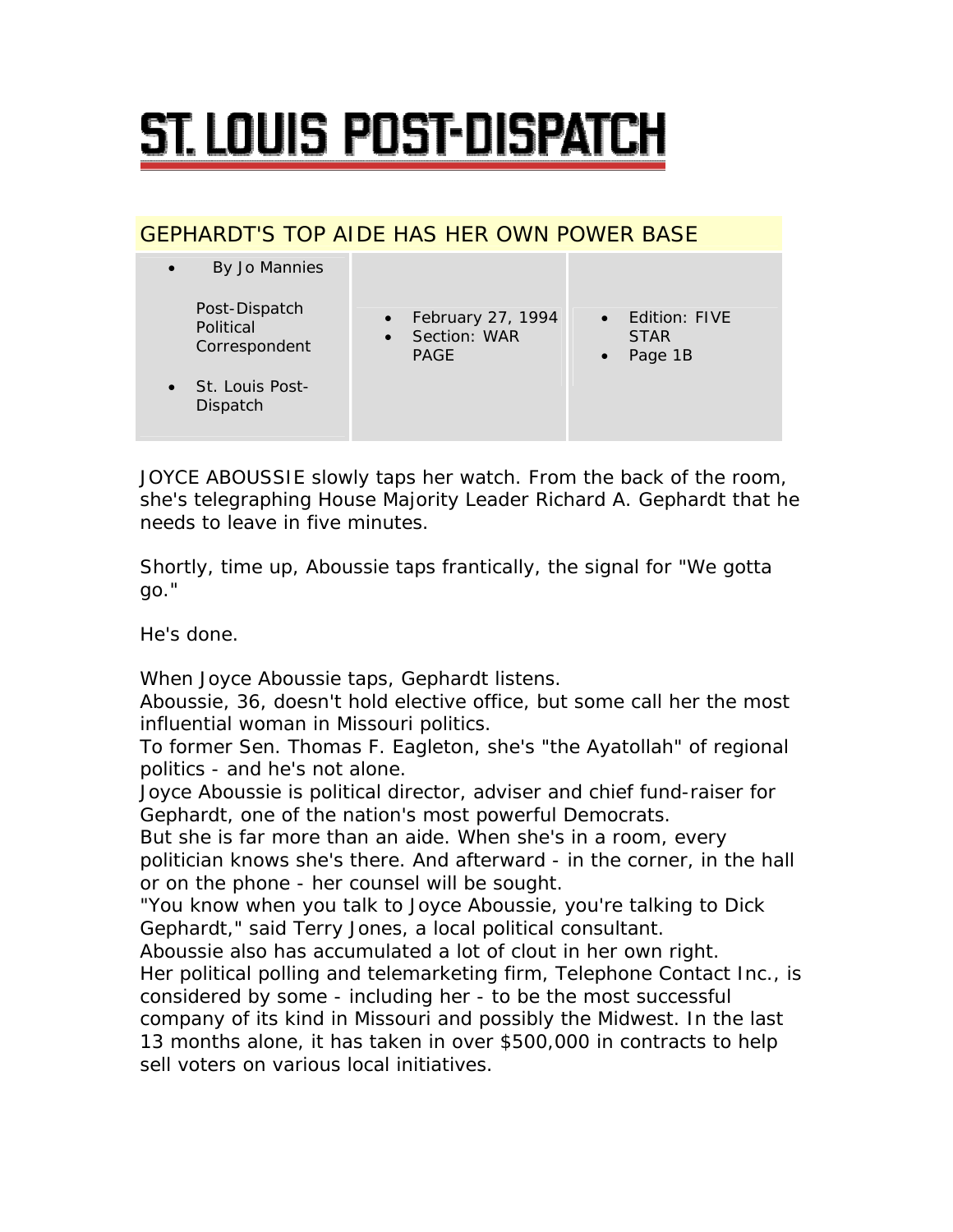By meshing various public computer files, Telephone Contact has compiled a detailed data picture - including race, voting frequency and income range - on most households in eastern Missouri.

Some contend that Aboussie's ties to Gephardt give her firm an edge over its competitors because clients may hope to cozy up to Gephardt through her. Her allies counter that her firm succeeds on its own merits.

Aboussie also is a political strategist and confidante to many of Missouri's political players. For example:

When Gov. Mel Carnahan recently ousted the St. Louis Election Board, he asked Aboussie to recommend replacements.

When Jerry Clinton needed rich backers in his effort to bring a professional football team here, he made Aboussie a key contact in his quest for deep pockets.

When Bill Clinton won the Democratic presidential nomination, Aboussie helped pick his campaign team in Missouri and raised lots of money for him.

When the Democratic National Committee set up a panel to select its 1996 convention site, Aboussie was the only Missourian chosen.

St. Louis County Executive George R. "Buzz" Westfall credits Aboussie with rescuing his 1990 campaign when it initially foundered. "She'll be a major part of my re-election campaign this year," he says.

Even a Republican, state Rep. Jim Murphy of Crestwood, whose district lies within that of Gephardt, says: "Part of Gephardt's success is that he's taking advice from Joyce. I wish we had a Joyce Aboussie in the Republican Party."

She's No Mouse

Like any good political aide, Joyce Aboussie knows to blend into the background.

Short, usually wearing a plain dark suit, she stands quietly in a corner while her boss holds court.

Aboussie has helped Richard A. Gephardt, D-St. Louis County, become one of the best money-raisers on Capitol Hill. She also is the gatekeeper for most of his political affairs in Missouri.

Anyone who wants a political appointment or political help calls Aboussie first. Anyone who does anything that could do Gephardt political harm must be prepared to confront Aboussie's wrath. "I'm tough," she says with a trace of apology.

One measure of her clout could be the reluctance of people to publicly say anything bad about her, with some citing their fear of retribution. Said one politician: "She'll do anything for Gephardt. And she does nothing without a quid pro quo." In other words, Aboussie expects political favors to be repaid.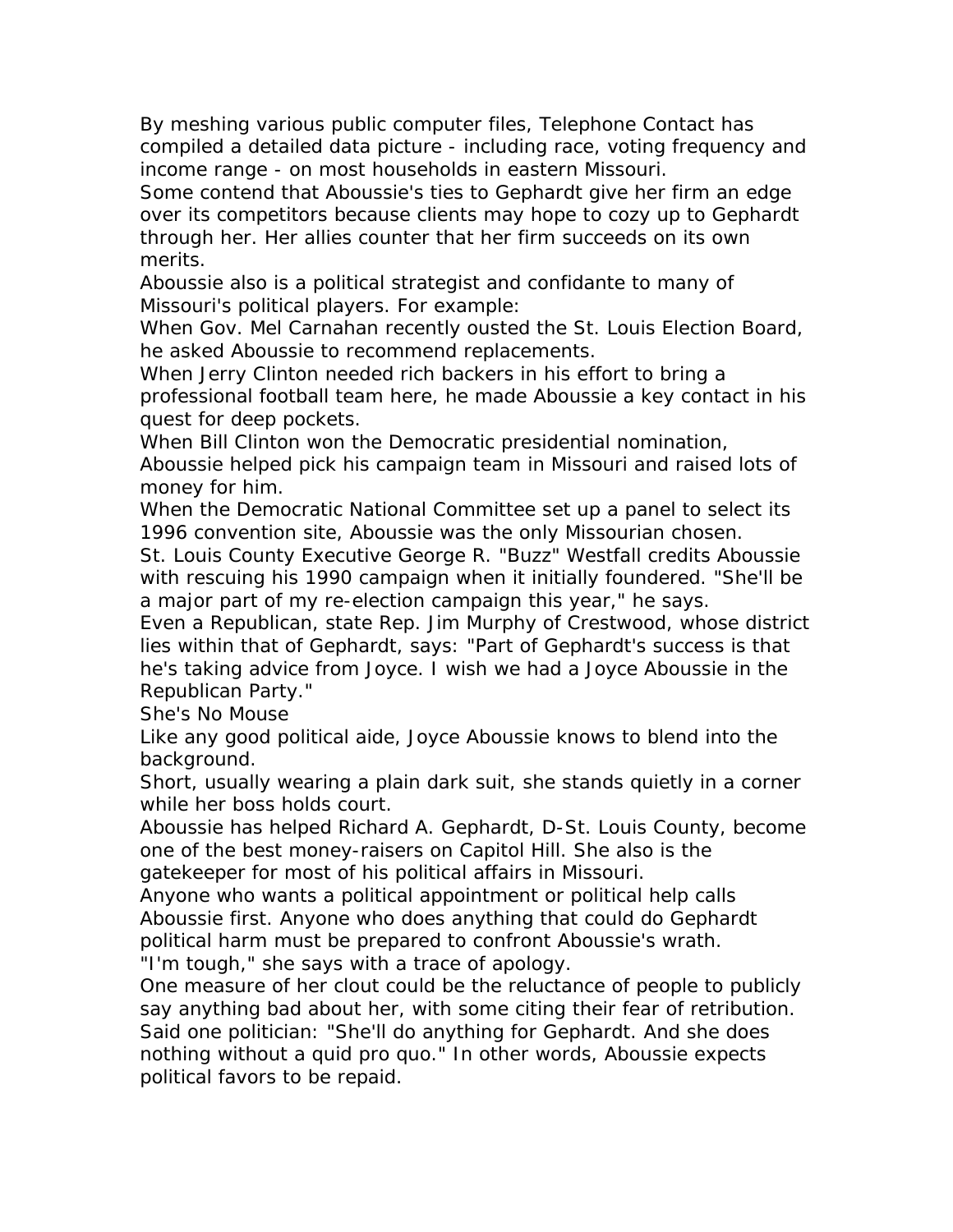The politician asked not to be identified in any way, whether by position, gender or geography.

Aboussie makes sure that Gephardt's political friends get rewarded with appointments or legislative help, for instance - and she keeps an eye on those she views as his enemies. Although Gephardt has a reputation as "Mr. Congeniality," critics sometimes compare Aboussie to a bulldog or pitbull.

Aboussie has been with Gephardt since he went to Congress in 1976, first as a volunteer, then as an intern. She became part of his paid staff in the late 1970s, and began managing his re-election campaigns in 1982. She's been with him longer than any other key aide.

Aboussie is paid about \$70,000 a year from his campaign budget. She's not on his congressional staff. She estimates that she works 80 hours a week for Gephardt.

She's outspoken and blunt, even with the boss.

A typical exchange - in the car, in the hall, in the office - begins with Aboussie saying, "Dick, we gotta . . ."

Gephardt usually leans over and listens intently - although he sometimes goes on to do just what Aboussie advised against. Conflicts, including watch-tapping episodes, are quickly resolved with humor. Back in the car, Gephardt sometimes threatens, half in jest, to talk about trade - a real schedule-buster - the next time he spots her

tapping her watch.

Her loud, boisterous style is softened with frequent jokes - often about herself - and a hearty laugh anytime anybody says anything remotely humorous. She banters easily with reporters.

Aboussie says she offers Gephardt advice, but he makes all the decisions.

"I always tell him when he was right for not taking my advice - and when he was wrong," she said with a chuckle.

"I've never been accused of being a mouse."

Gephardt calls her "one of a kind." Besides her organizational and fundraising skills, he said, Aboussie knows the district inside out, recalls every action and every position he's ever taken - and makes sure he never forgets his district.

She advises Gephardt on avoiding mine fields. In this year's U.S. Senate race, for example, two candidates - Rep. Alan Wheat of Kansas City and Jackson County Executive Marsha Murphy - have sought Aboussie's advice. Close to both, she will endorse neither in the primary - and neither will Gephardt, she says.

Missouri Democrats still talk about Aboussie's battle to protect Gephardt's turf during the 1990 congressional redistricting. She calls it a cooperative effort with Pearlie Evans, her counterpart for Rep. William L. Clay, D-St. Louis. The loser was former Rep. Joan Kelly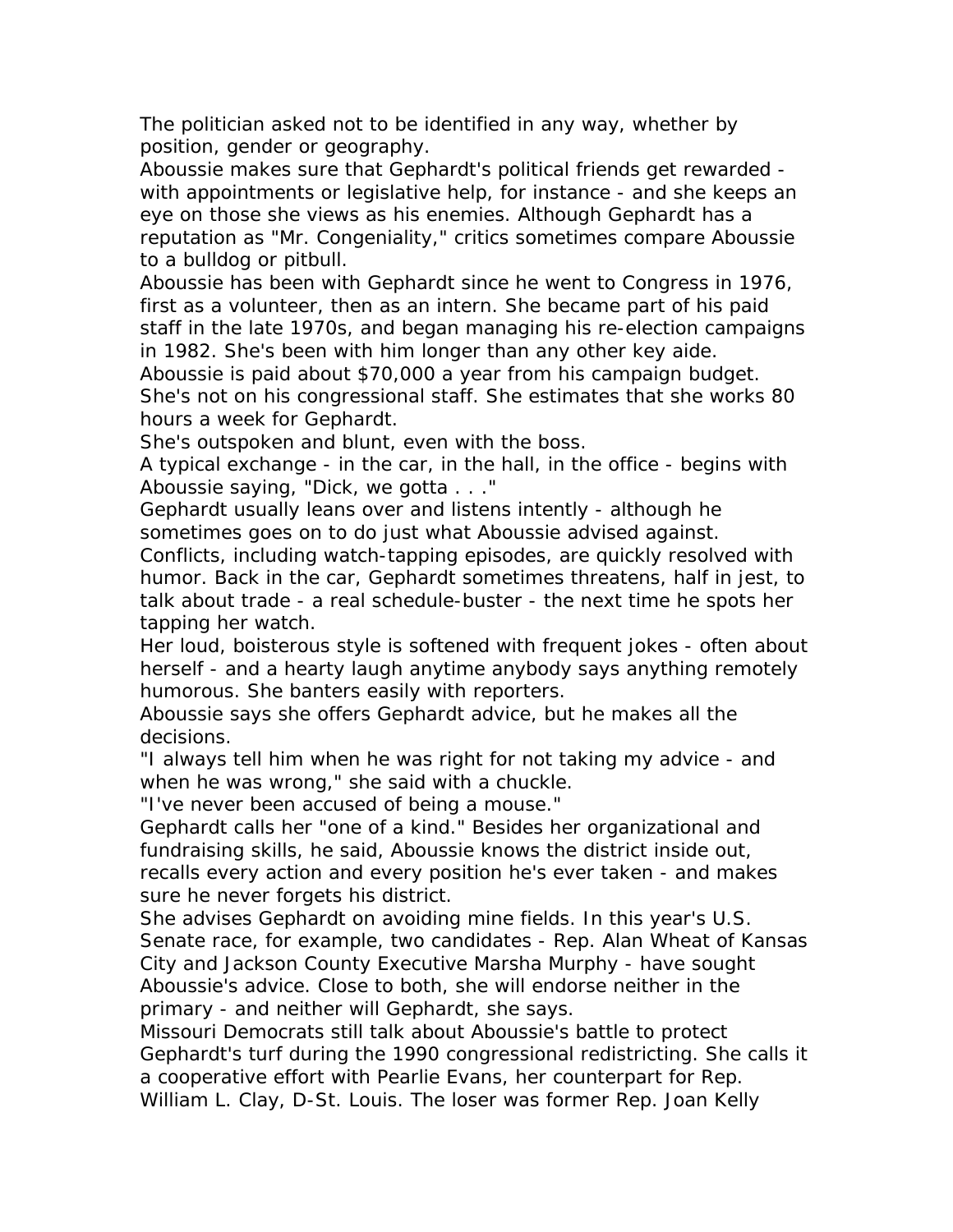Horn, whose district ended up with the largest share of the area's Republicans.

It was a touchy matter for Aboussie because she and Horn have known each other for years; Horn once worked at Telephone Contact.

Aboussie acknowledges that there were tensions with Horn's staff over redistricting, but says that couldn't be helped:

"I was very protective of Dick Gephardt . . . I had to think about what was important for the majority of the Democrats in the state."

Political consultant Jones, Horn's husband, was his wife's point-person in the redistricting battle. Jones says he has no quarrel over how

things turned out - even though Horn subsequently lost her re-election bid to Republican Jim Talent.

Aboussie's firm continues to do work for Jones. And Horn still consults Aboussie about her own political future.

Washington consultants who do business in Missouri say Aboussie has a reputation as one of the state's best political strategists.

"She can play the game with the boys," said consultant Glenn Totten. "In many states there are key political players, but rarely are they women."

The Firm

Aboussie started Telephone Contact in 1986, a successor to several consulting firms she had set up over the years.

Aboussie and Gephardt say they see no conflict of interest between her job with Gephardt and her firm's work for other clients. Gephardt and Aboussie emphasize that her pay is not financed by the taxpayers; congressional aides are barred by law from engaging in electoral politics on the job.

Like any other political consultant, she is paid out of his campaign fund, which is made up of donations. In effect, Aboussie's fundraising includes getting the money for her own salary.

Gephardt says he never has helped Aboussie get contracts for her firm, and doesn't discuss her business with other politicians.

Said Aboussie: "The success of my firm is dependent on the successes of my firm. I don't throw Dick Gephardt's name around."

Three full-time employees run Telephone Contact, overseeing up to 50 parttime workers, who do the telephoning and polling.

Telephone Contact has extensive computer records on virtually every household in eastern Missouri.

Give Aboussie an address, and chances are her firm's computer can churn out the occupants' demographic profile and any opinions they've volunteered to a Telephone Contact pollster.

Since January 1993, the firm has helped pass measures to build a new jail in St. Louis County and hike the sales taxes in the city of St. Louis.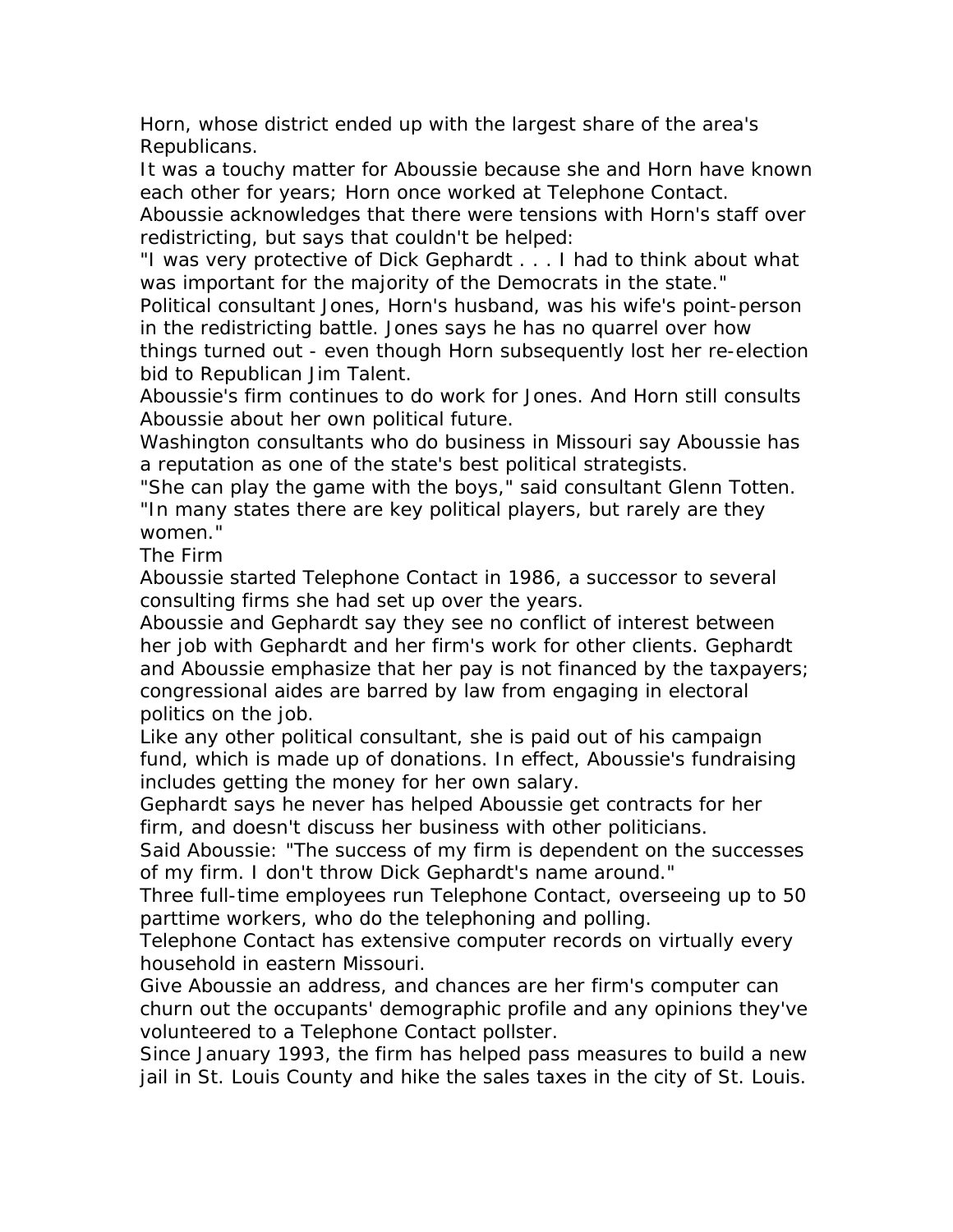Telephone Contact also was involved in failed proposals to raise taxes for the Missouri Botanical Garden and the St. Louis Art Museum. "Our win ratio is three or four to one," Aboussie said.

The firm also does work for Gephardt's re-election campaigns. He has paid Telephone Contact \$137,099 since 1989, his campaign finance reports show.

In 1990, Westfall paid Aboussie's firm about \$92,000 to help him become St. Louis County executive.

Aboussie is rarely at her firm's office, in the basement of a building her family owns on Hampton Avenue.

Instead, she spends most of her time at Gephardt's campaign headquarters in Shrewsbury. Every night at about 9, after she arrives at her townhouse in Sunset Hills, Telephone Contact's supervisors fax her the results of that day's telephone work.

Eagleton and Westfall, among others, say Aboussie's political job with Gephardt gives her firm a visibility that competitors may lack. But Westfall said Aboussie gets business because "she's a winner," not because of her ties to Gephardt.

Even Ed Finkelstein, head of Unicom Inc., a local competitor, says: "If she wasn't capable, she could only live on the congressman's reputation for so long."

Politics In Her Blood

Aboussie comes from a prominent political family here. Her father is Alex Aboussie, a former Democratic committeeman in south St. Louis; her cousin is Alderman Martie Aboussie, D-9th Ward.

She graduated from St. Joseph's Academy and St. Louis University. "I always wanted to be a political consultant, even in college," she said, laughing. "I know that sounds strange. My family's always been in politics. I've always been intrigued by it. I like politics for all the right reasons. You can change people's lives."

She's ruled out running for office herself. She prefers to change lives from backstage.

The Aboussie family's Lebanese roots led to one of her other key interests. For more than a decade, she's been on the board of St. Jude Children's Hospital in Memphis, Tenn., started 32 years ago by entertainer Danny Thomas, also Lebanese.

"Her family was one of the first to help Danny in the beginning," said Richard Shadyuc, who handles fundraising for the hospital.

As a board member, Shadyuc said, Aboussie has raised a lot of money for the hospital, including a \$150,000 endowment to finance a research fellowship, which she had the hospital name in honor of Gephardt.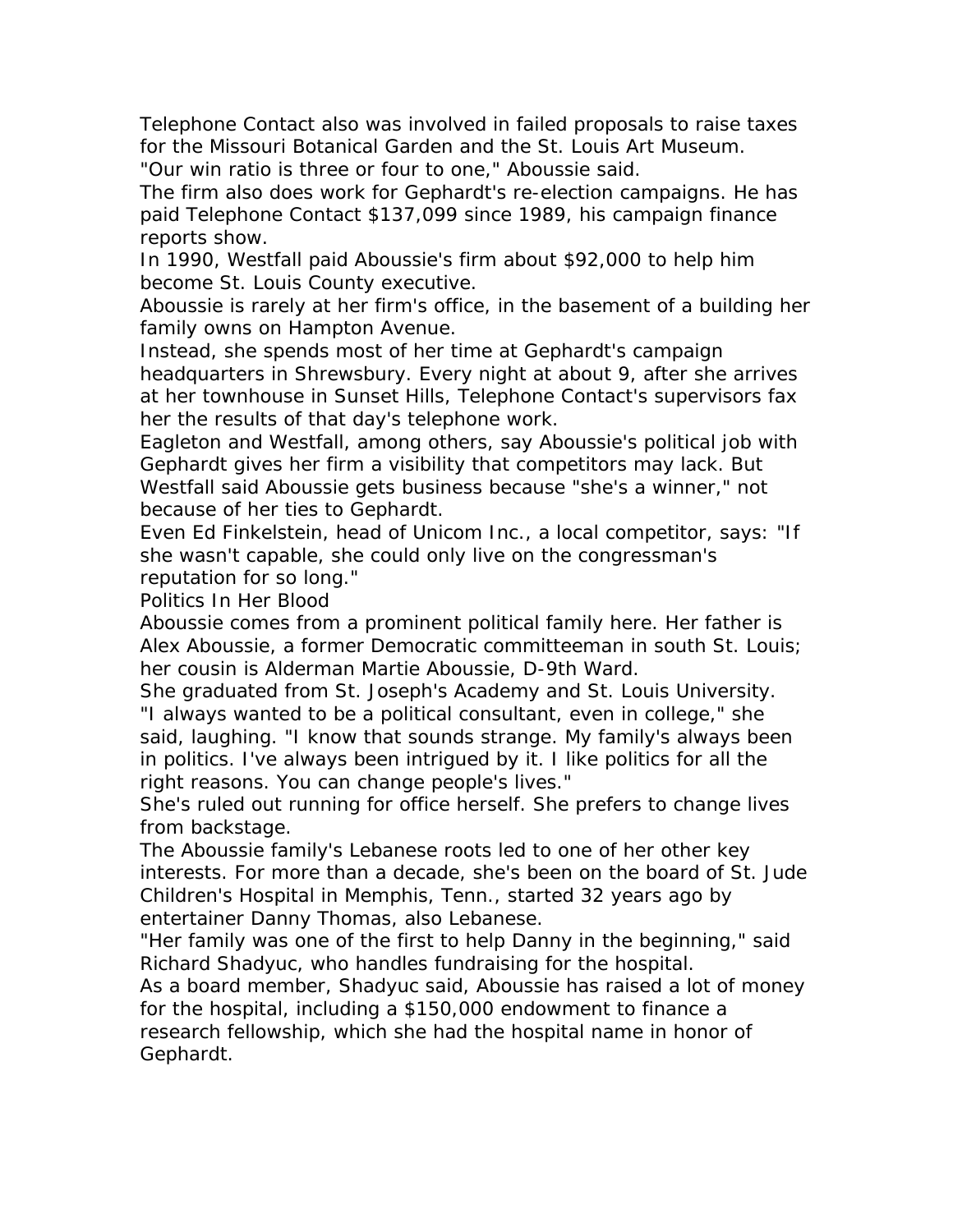When hospital officials said they were concerned about President Bill Clinton's health-care proposals, Shadyuc said Aboussie arranged a conference call between Gephardt and hospital executives.

She says she donates "a substantial portion" of her income to the hospital, but declines to say how much.

Aboussie, who is single, says she tries to have a life outside politics. "I try to make private time for myself. But it's difficult with the pace I lead."

## Specialty Is Raising Money

Political activists in both parties say what sets Aboussie apart from most political aides is the meshing of her take-charge personality, her strategist skills, her polling firm - and her talent for raising money. Aboussie estimates that she raises at least \$750,000 a year for Gephardt, plus an equal amount for other Democrats.

State Democratic party chairman Eugene Bushmann, of Jefferson City, said any politician seeking to raise money in eastern Missouri needs Aboussie's help.

Republican Mack Holekamp, a Webster Groves businessman who tried to knock off Gephardt during the last two elections, contends that Aboussie's money-raising job is a lot easier because Gephardt is so powerful in Washington. Special interest groups want to keep him and other influential incumbents on their side, Holekamp said.

"I don't know what Mr. Holekamp's talking about," replied Aboussie, adding that she doesn't need to use strong-arm tactics.

"I like fundraising. We have good rapport with a large group of Missouri supporters who continue to believe in and support the majority leader."

One fund-raising tool, say some, is her memory. "I've seen her go over an opponent's contribution list and immediately pick out who's also given to Dick," Jones said. "And I'm talking about thousands of contributors."

Her admirers say Aboussie also has a reputation as someone who knows intuitively what the average voter thinks. "She's the most astute politico that I know," said Jackson County's Murphy.

Some of that stems from her firm's polling and telephone banks and the focus groups set up for Gephardt's campaigns. But most of her insight, says Aboussie, comes from simply talking to regular people at the mall, in the checkout line, on the street.

"If you lose touch at the grassroots level, you've lost touch with everything," she says. "Many times you don't need to listen to what people are saying. Many times you can see it on their face."